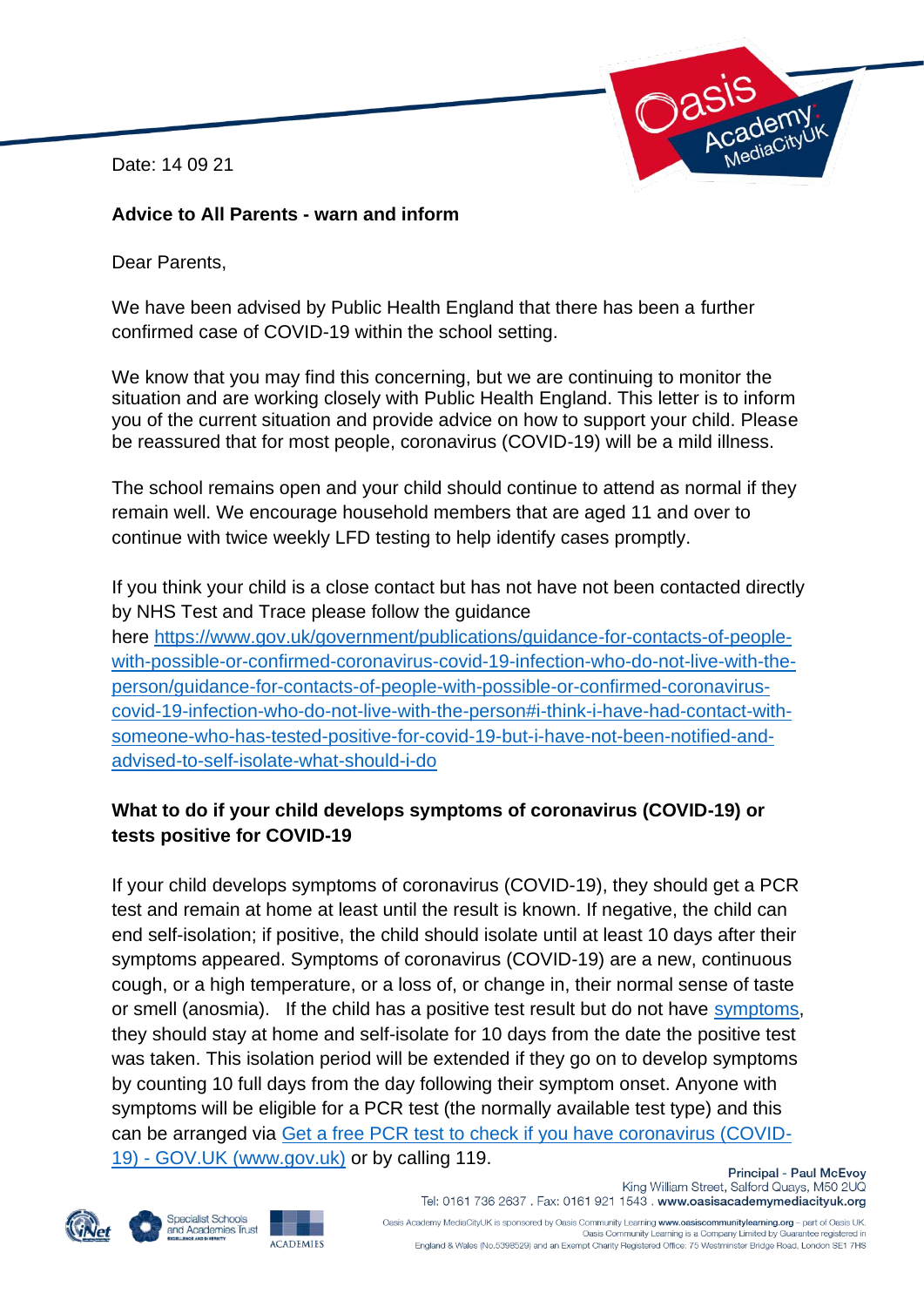

**COVID-19 (tested positive or symptomatic awaiting a test result)**

From 16 August, you will not be required to self-isolate if you are a contact of someone who has tested positive for COVID-19 and any of the following apply:

- you are fully vaccinated
- you are below the age of 18 years 6 months
- you have taken part in or are currently part of an approved COVID-19 vaccine trial
- you are not able to get vaccinated for medical reasons

Fully vaccinated means that you have been vaccinated with an MHRA approved COVID-19 vaccine in the UK, and at least 14 days have passed since you received the recommended doses of that vaccine.

NHS Test and Trace will contact you to let you know that you have been identified as a contact and check whether you are legally required to self-isolate. If you are not legally required to self-isolate, you will be provided with advice on testing and given guidance on preventing the spread of COVID-19. Even if you do not have symptoms, you will be advised to have a PCR test as soon as possible.

**Any member of the household who is aged 18 years and 6 months or over and has only received one dose of COVID-19 vaccine or has not received any dose of the COVID-19 vaccination will still be required to self-isolate as household contact of a someone with COVID-19 symptoms awaiting testing and someone who has tested positive for COVID-19.** Please read the stay at home guidance which provides information on this.

Household members who are not exempt from isolation as close contacts should not go to work, school/college/childcare/education setting or public areas, and exercise should be taken within the home. If you require help with buying groceries, other shopping or picking up medication, or walking a dog, you should ask friends or family. Alternatively, you can order your shopping online and medication by phone or online. Household members staying at home for 10 days will greatly reduce the overall amount of infection the household could pass on to others in the community.

You could be fined if you do not self-isolate following a notification by NHS Test and Trace. You may be entitled to a one-off payment of £500 through the NHS Test and Trace Support Payment scheme if you are required to stay at home and self-isolate or you are the parent or guardian of a child who has been told to self-isolate.







**Principal - Paul McEvoy** King William Street, Salford Quays, M50 2UQ Tel: 0161 736 2637 . Fax: 0161 921 1543 . www.oasisacademymediacityuk.org Oasis Academy MediaCityUK is sponsored by Oasis Community Learning www.oasiscommunitylearning.org - part of Oasis UK. Dasis Community Learning is a Company Limited by Guarantee registered in

England & Wales (No.5398529) and an Exempt Charity Registered Office: 75 Westminster Bridge Road, London SE1 7HS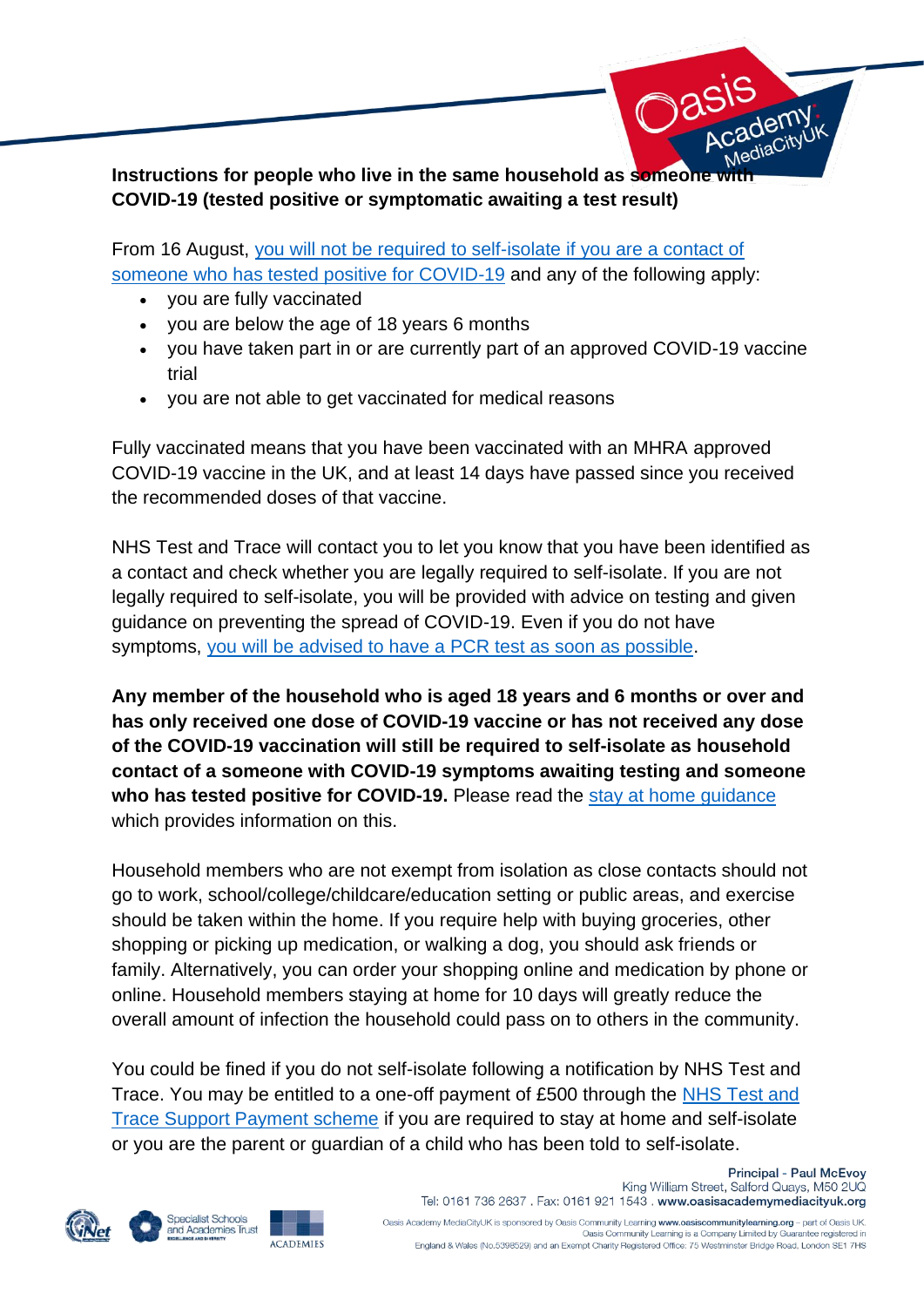

Those who are clinically extremely vulnerable should be supported to minimise their contact with other people in the household during this period, regardless of whether others have symptoms or not.

## **Instructions for household contacts who are not required to self-isolate from 16 August**

Even if you are vaccinated, you can still be infected with COVID-19 and pass it on to others. If you are identified as a contact of someone with COVID-19 but you are not required to self-isolate, you can help protect others by following the guidance on how to stay safe and help prevent the spread. As well as getting a PCR test, you may also consider:

- limiting close contact with other people outside your household, especially in enclosed spaces
- wearing a face covering for those aged 11 and over in crowded places such as school/college/public transport
- limiting contact with anyone who is clinically extremely vulnerable
- taking part in regular LFD testing

You should follow this advice while the person in your household with COVID-19 is self-isolating.

If you are a health or social care worker or a student undertaking a work placement who has been identified as a household contact and are exempt from self-isolation, there is additional guidance available that you should follow to reduce the risk of spread of COVID-19 in these settings.

If you develop symptoms at any time, even if these are mild, self-isolate immediately, arrange to have a COVID-19 PCR test and follow the guidance for people with COVID-19 symptoms.

# **For most people, coronavirus (COVID-19) will be a mild illness.**

If your child does develop symptoms, you can seek advice from the nhs.uk website at https://www.nhs.uk/conditions/coronavirus-covid-19/check-if-you-havecoronavirus-symptoms/. If you are concerned about your child's symptoms, or they are worsening you can seek advice from NHS 111 at https://111.nhs.uk/ or by phoning 111.







Oasis Academy MediaCityUK is sponsored by Oasis Community Learning www.oasiscommunitylearning.org - part of Oasis UK.<br>Oasis Community Learning is a Company Limited by Guarantee registered in England & Wales (No.5398529) and an Exempt Charity Registered Office: 75 Westminster Bridge Road, London SE1 7HS